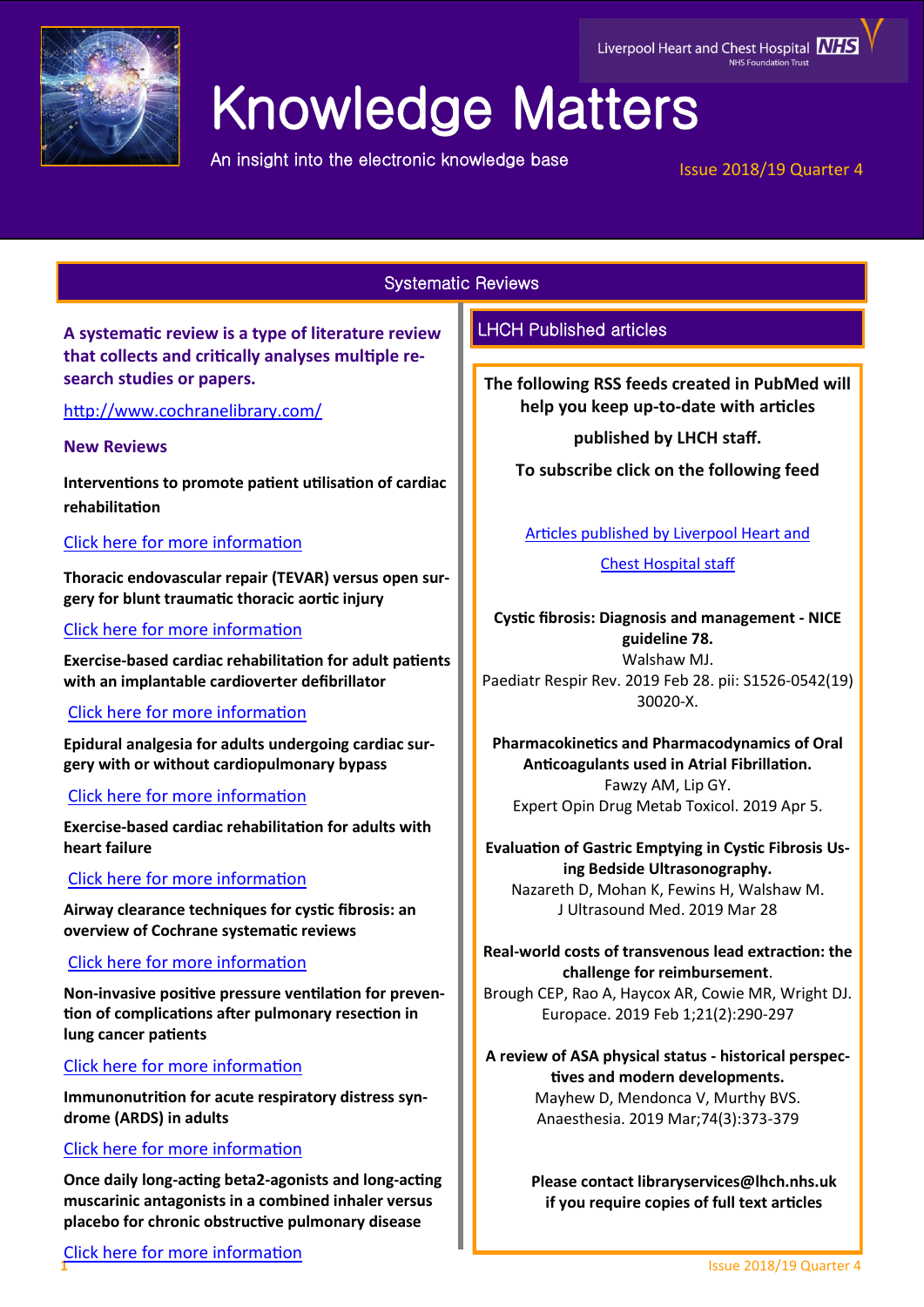## Top Sites to Browse

# American College of Cardiology

#### <http://www.acc.org/>

**Latest news** 

**Arrhythmic Events in Young Patients With Brugada Syndrome**

#### [Click here for more information](https://www.acc.org/latest-in-cardiology/journal-scans/2019/04/09/14/50/characterization-and-management-of-arrhythmic-events)

**Outcomes in Chronic Hemodynamically Significant Aortic Regurgitation and Limitations of Current Guidelines**

#### [Click here for more information](http://www.onlinejacc.org/content/73/14/1741?_ga=2.167796961.1169605049.1554904662-545228888.1519725735)

#### **Guidelines**

**2019 AHA/ACC/HRS Focused Update of the 2014 AHA/ ACC/HRS Guideline for the Management of Patients With Atrial Fibrillation**

**2019 ACC/AHA Guideline on the Primary Prevention of Cardiovascular Disease**

[Click here for more information](http://www.acc.org/guidelines#sort=%40foriginalz32xpostedz32xdate86069%20descending&f:@fdocumentz32xtype86069_670363a472df42e3adff1c75ae78b00f=[Guidelines]http://www.acc.org/guidelines) 

#### **Expert Analysis**

**PH in Adults With CHD Cardiovascular Risk Reduction in Patients with Type 2 Diabetes and Atherosclerotic Cardiovascular Disease**

[Click here for more information](http://www.acc.org/guidelines#tab1) 

## **Chest**

[http://www.chestjournal.org/](https://journal.chestnet.org/)

#### **Recent articles**

**Lytic therapy for retained Traumatic Haemothorax** 

**Real-World Data for Pulmonary Arterial Hypertension** 

**Forbearance With Bronchoscopy—A Review of Gratuitous Indications** 

**Epigenetic Changes in Airway Smooth Muscle as a Driver of Airway Inflammation and Remodelling in Asthma** 

## [Click here for latest issue](http://journal.chestnet.org/current)

## **Latest Guidelines**

[Click here for all guidelines](http://journal.chestnet.org/guidelines)

#### Heart on-line

<http://heart.bmjjournals.com/>

#### **Online First**

**Anticoagulation therapy in heart failure and sinus rhythm: a systematic review and meta-analysis**

**Metformin prescription and aortic aneurysm: systematic review and meta-analysis**

#### **Review**

**Standards and core components for cardiovascular disease prevention and rehabilitation**

#### [Click here for more information](https://heart.bmj.com/content/early/recent)

## Theheart.org

#### [www.theheart.org](https://www.medscape.com/cardiology?t=1)

#### **UK New and Perspectives**

- **A&E Perspective: We Need to Talk About Dying**
- **Diabetes in the Under 40s 'a Larger Risk Factor for CVD'**

[Click here for more information](https://www.medscape.com/cardiology?t=1)

## BMJ

#### [BMJ evidence](http://plus.mcmaster.ca/EvidenceUpdates/Default.aspx)-centre

**BMJ Evidence Updates** alert you of important new research about the diagnosis, treatment, prognosis, aetiology and economics of medical conditions

[Click here to register](http://plus.mcmaster.ca/EvidenceUpdates/Registration.aspx)

## European Society of Cardiology

#### [http://www.escardio.org](http://www.escardio.org/Pages/index.aspx)

#### **E-Journal of Cardiology Practice**

- **VKA in AF aged >85**
- **Anti-platelets in AF**
- **Rate or Rhythm control in the elderly**
- **Burdon of AF in the elderly**

[Click here for latest articles](https://www.escardio.org/Journals/E-Journal-of-Cardiology-Practice/Volume-17)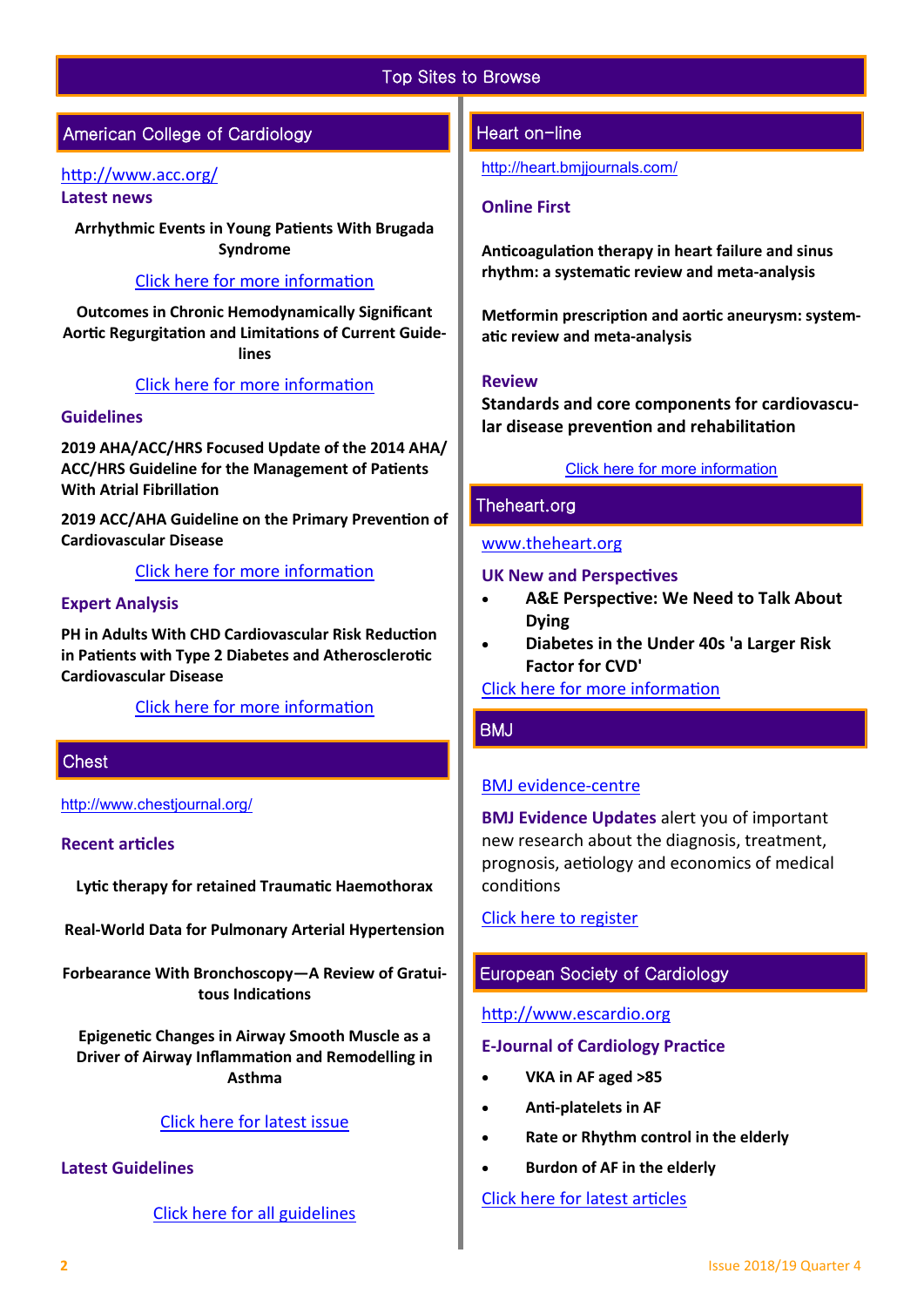# **NICE**

## <http://www.nice.org.uk/>

**The National Institute for Health and Care Excellence (NICE)** provides guidance, advice, quality standards and information services for health, public health and social care.

Also contains resources to help maximise use of evidence and guidance.

#### **NICE Newsletters, Alerts & Awareness Services**

[Latest newsletters and alerts](http://www.nice.org.uk/news/nice-newsletters-and-alerts)

#### **Savings and productivity collection**

[Click here for a suite of resources that can help you](https://www.nice.org.uk/about/What-we-do/Our-Programmes/Savings-And-Productivity-Collection)  [save money and make productivity gains at work](https://www.nice.org.uk/about/What-we-do/Our-Programmes/Savings-And-Productivity-Collection)

#### **Latest guidance**

- **NG120: Cough (acute): antimicrobial prescribing**
- **NG122: Lung cancer: diagnosis and management**
- **TA572: Ertugliflozin as monotherapy or with metformin for treating type 2 diabetes**
- **CG103: Delirium: prevention, diagnosis and management (UPDATED)**
- $\bullet$

#### [Click here for guidance](https://www.nice.org.uk/guidance/published?type=apg,csg,cg,mpg,ph,sg,sc)

#### **Latest consultations**

**Consultation** is a key part of NICE's guidance development. NICE consultation processes enable stakeholders and others with an interest in our guidance to comment on guidance development at specific stages and feed back into the decision-making process

[Click here for more information](https://www.nice.org.uk/guidance/inconsultation) 

#### **Local practice collection – shared learning**

#### [Click here for more information](https://www.nice.org.uk/localPractice/collection)

#### **NICE Pathways**

**Everything NICE says on a topic in an interactive flowchart** 

[Click here for more information](https://pathways.nice.org.uk/) 

## UpToDate®

**Whats New** the editors select a small number of the most important updates across a variety of clinical specialities.

[Whats new in cardiovascular medicine](http://www.uptodate.com/contents/whats-new-in-cardiovascular-medicine)

[Whats new in drug therapy](http://www.uptodate.com/contents/whats-new-in-drug-therapy)

[What's new in pulmonary, critical care](http://www.uptodate.com/contents/whats-new-in-pulmonary-critical-care-and-sleep-medicine)

[What's new in infectious diseases](http://www.uptodate.com/contents/whats-new-in-infectious-diseases)

[What's new in palliative care](http://www.uptodate.com/contents/whats-new-in-palliative-care)

[What's new in oncology](http://www.uptodate.com/contents/whats-new-in-oncology)

[What's new in hospital medicine](http://www.uptodate.com/contents/whats-new-in-hospital-medicine)

[what's new in endocrinology and diabetes mellitus](http://www.uptodate.com/contents/whats-new-in-endocrinology-and-diabetes-mellitus)

## HQIP –Audit

<http://www.hqip.org.uk/>

#### **The Healthcare Quality Improvement Partnership**

**(HQIP)** aims to improve health outcomes by enabling those who commission, deliver and receive healthcare to measure and improve our healthcare services.

#### **New Report published**

**National Lung Cancer Audit: Clinical Outcome Publication Report 2018**

[Click here for reports](http://www.hqip.org.uk/resources/?fwp_resource_type=reports#.XC9IK4dXU5i)

#### **News, events & blogs**

[Click here for news releases](http://www.hqip.org.uk/news-releases/)

## Advisory Board

#### [http://www.advisoryboardcompany.com](http://www.advisoryboardcompany.com/)

**The Advisory Board Company** is a global research, consulting, and technology firm helping hospital and health system leaders improve the quality and efficiency of patient care. They provide strategic guidance, actionable insights, and comprehensive implementation and management services.

*(Please speak to Maureen Horrigan, to register)*